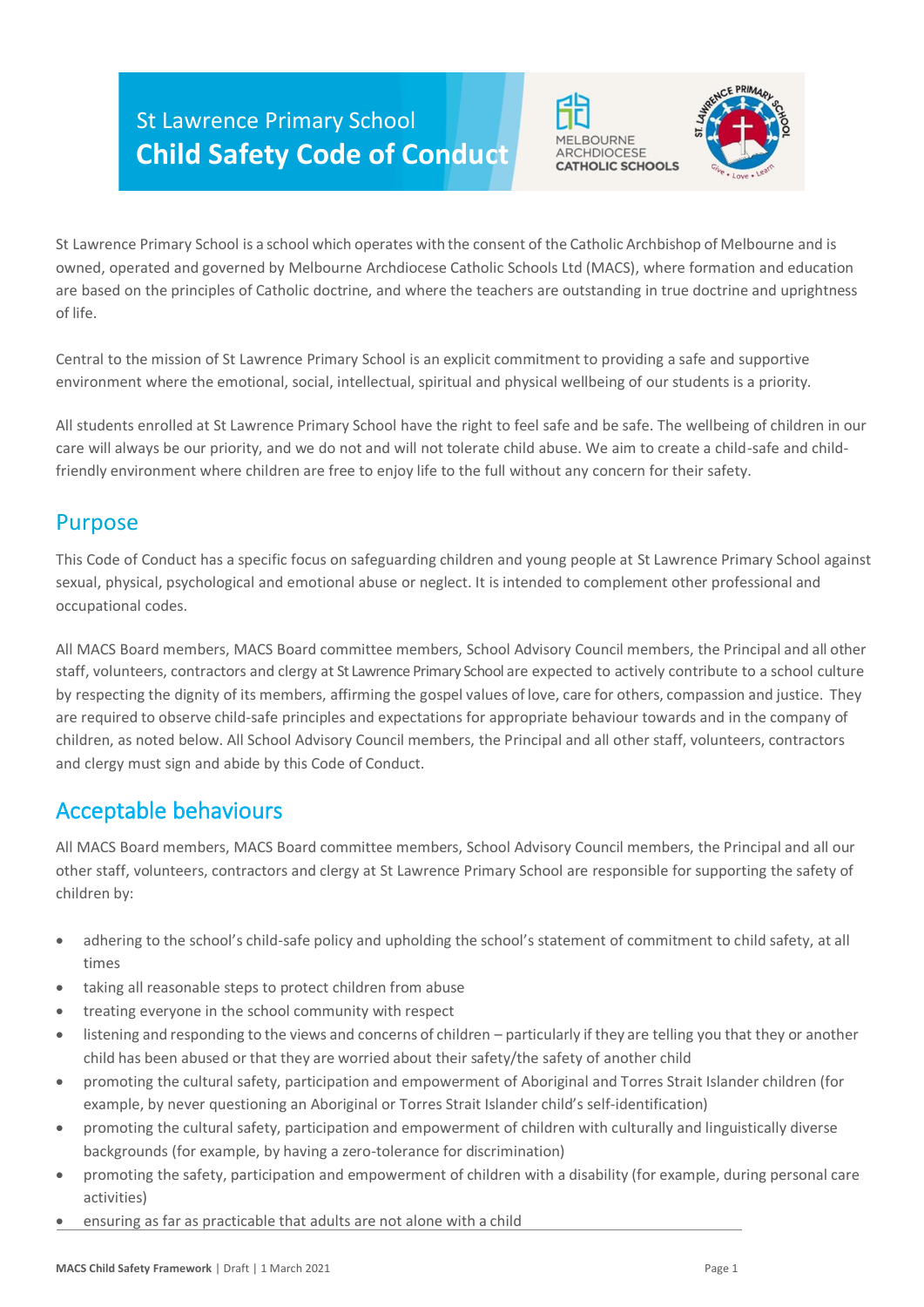- reporting any allegations of child abuse to the school's leadership or child safety officer
- understanding and complying with all reporting obligations as they relate to mandatory reporting and reporting under the *Crimes Act 1958* (Vic.)
- reporting any child safety concerns to the school's leadership or child safety officer
- ensuring as quickly as possible that the child is safe if an allegation of child abuse is made
- reporting to the Victorian Institute of Teaching (VIT) any charges, committals for trial or convictionsin relation to a sexual office by a registered teacher, or specific allegations or concerns about a registered teacher.

# Unacceptable behaviours

All MACS Board members, MACS Board committee members, School Advisory Council members, the Principal and all our other staff, volunteers, contractors and clergy at St Lawrence Primary School must not:

- ignore or disregard any suspected or disclosed child abuse
- develop any 'special' relationships with children that could be seen asfavouritism(for example, the offering of gifts or special treatment for specific children)
- exhibit behaviours with children which may be construed as unnecessarily physical (for example, inappropriate sitting on laps)
- put children at risk of abuse (for example, by locking doors)
- initiate unnecessary physical contact with children or do things of a personal nature that a child can do for themselves (for example, toileting or changing clothes)
- engage in open discussions of a mature or adult nature in the presence of children (for example, personal social activities)
- use inappropriate language in the presence of children
- express personal views on cultures, race or sexuality in the presence of children
- discriminate against any child, including because of age, gender, race, culture, vulnerability, sexuality, ethnicity or disability
- work with children while under the influence of alcohol or illegal drugs
- have contact with a child or their family outside school without the school leadership's or child safety officer's knowledge and/or consent or the school governing authority's approval (for example, unauthorised after-hours tutoring, private instrumental/other lessons or sport coaching); accidental contact, such as seeing people in the street, is appropriate
- have any online contact with a child (including by social media, email, instant messaging etc.) or their family unless necessary (for example, providing families with eNewsletters or assisting students with their schoolwork)
- use any personal communication channels/devices such as a personal email account
- exchange personal contact details such as phone numbers, social networking sites or email addresses
- photograph or video a child without the consent of the parents or carers
- consume alcohol or drugs at school or at school events in the presence of children.

#### **Teachers**

Teachers are also required to abide by the principles relating to relationships with students as set out in the Victorian Teaching Profession's Code of Conduct published by the VIT. These principles include:

- knowing their students well, respecting their individual differences and catering for their individual abilities
- working to create an environment which promotes mutual respect
- modelling and engaging in respectful and impartial language
- protecting students from intimidation, embarrassment, humiliation and harm
- respecting a student's privacy in sensitive matters